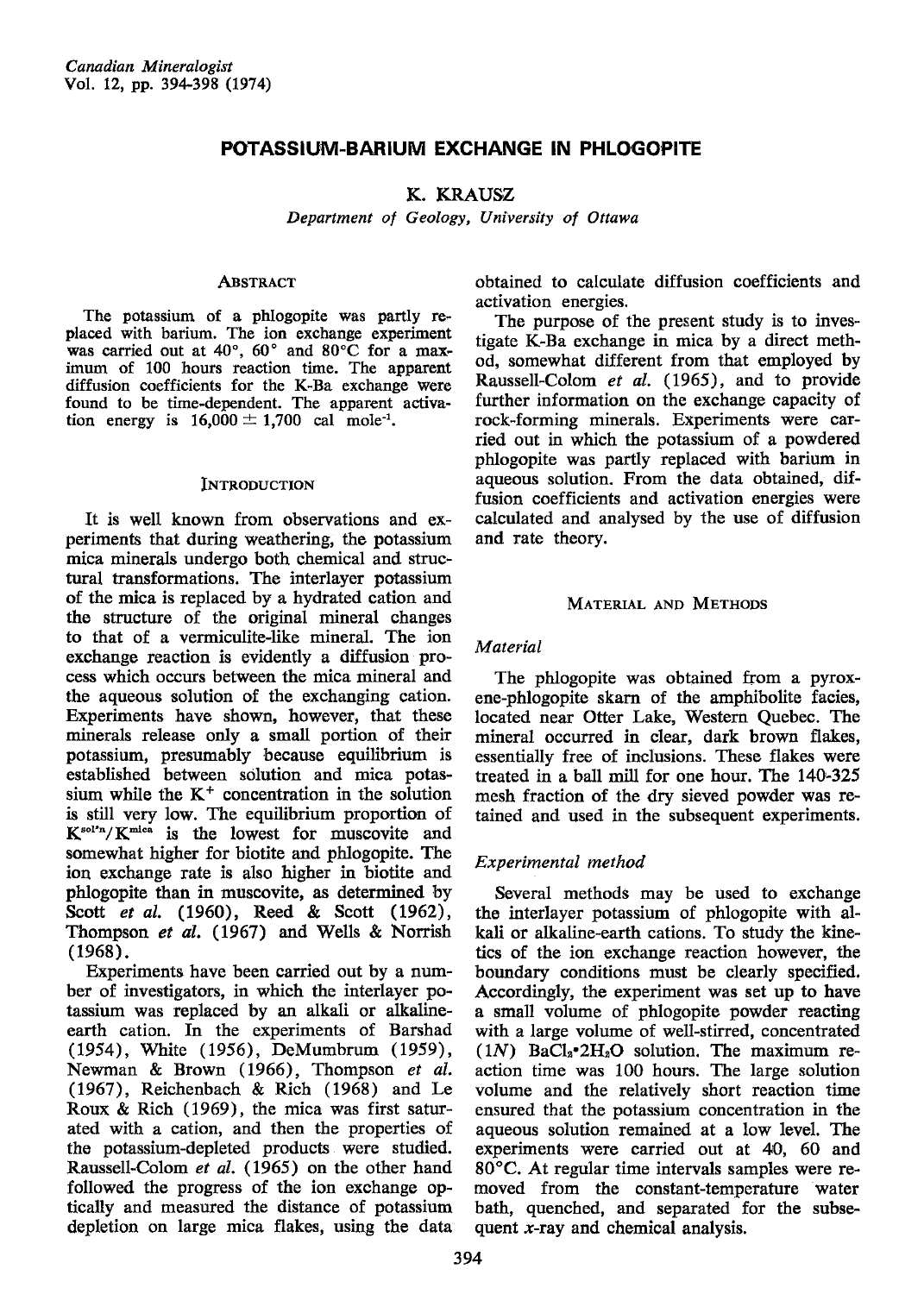### Analytical methods

The untreated phlogopite was analysed for total iron, magnesium, potassium and sodium, and the reaction products were analysed for potassium and barium. The samples were decomposed by the HF-HClO<sub>4</sub> method, and analysed by the standard atomic absorption technique. The analyses for the untreated phlogopite are: total iron expressed as FeO,  $4.63$ ; MgO,  $24.40$ ; K<sub>2</sub>O 10.30 and Na<sub>2</sub>O 0.27 wt. %

X-ray diffraction analyses of the treated and untreated phologopite were also obtained. Samples were prepared by dispersing about 20 mg of powder in 1 ml of distilled water. The dis' persion was deposited on a glass slide and dried in air at room temperature. The diffraction charts were obtained by Fe/Mn  $K_{\alpha}$  radiation.

#### RESULTS AND DISCUSSION

The  $x$ -ray diffraction analysis showed that during the ion exchange process the 10 A basal spacing of the untreated phlogopite partly expanded. At  $40^{\circ}$ C the basal spacing increased by 1Å and at 60 and 80°C by 2.3Å. This result is in close agreement with the values reported for micas by Bronson et al. (1959), Scott & Reed  $(1965)$ , Reed & Scott  $(1966)$ , Newman (1967) and Scott & Smith (1968).

The intensity of the peaks for the expanded phase was initially low, but increased as the reaction progressed. Two of the samples that were treated at 80'C, one for 10 and the other for 100 hours, were heated to  $500^{\circ}$ C in air for two hours. The x-ray diffraction analysis showed only a partial collapse of the expanded phase (Fig. 1).

In order to investigate the effect of the diffusion of water into the phlogopite structure, supplementary experiments were carried out using only distilled water. Sample A was treated at  $80^{\circ}$ C for 10 hours and sample B at ambient temperature for about 4 months. In both samples the basal spacing expanded by 1A, but in sample A it was of very low intensity. In sample B the intensity increased with increasing reaction time. Next, both samples were heated to  $500^{\circ}$ C, sample A for 2 hours and sample B for periods of 2, L8 and 42 hours. In none of these samples did the structure collapse to its original position; indeed, the intensity of the peaks remained practically unchanged.

The analytical results of the ion exchange experiments are presented in Figure 2. From the chemical analysis the diffusion coefficients for the three .temperatures can be calculated.



| . .            |  | $5 - 00$ , $\frac{1}{2}$ at $500 - 0.101 = 100$ |  |  |
|----------------|--|-------------------------------------------------|--|--|
| $\mathbf{c}$ : |  | 8-80, reaction time 100 hrs:                    |  |  |

d :  $\frac{8-80}{2}$ , reaction time 100 hrs;<br> $\frac{8-80}{2}$  kept at 500 °C for 2 hrs 8-80, kept at  $500^{\circ}$ C for 2 hrs.

Usually, however, in ion exchange experiments only macroscopic changes can be measured. To obtain information on the associated atomic processes, a theoretical analysis must be carried out. While this is true in principle, a full study may be, and very often is, extremely complex. Seldom does the rate-controlling mechanism consist of a single, elementary step. In general, the initial evaluation of the experimental results provides only an apparent diffusion coefficient,  $D_{a}$ , which is identical with the true, individual diffusion coefficient  $D_i$  only when the process is controlled by a single energy barrier.

During natural and induced weathering of the mica minerals, the interlayer potassium exchanges with a cation, and the exchange is always accompanied by the diffusion of water into the crystal structure. The water expands the basal spacing of the mica, which is a primary indication of the complex nature of the ion exchange process. Consequently, the diffusion coefficient evaluated directly from the experimental result is an apparent diffusion coefficient.

To evaluate  $D_a$ , an appropriate model must be considered. Because in phlogopite little or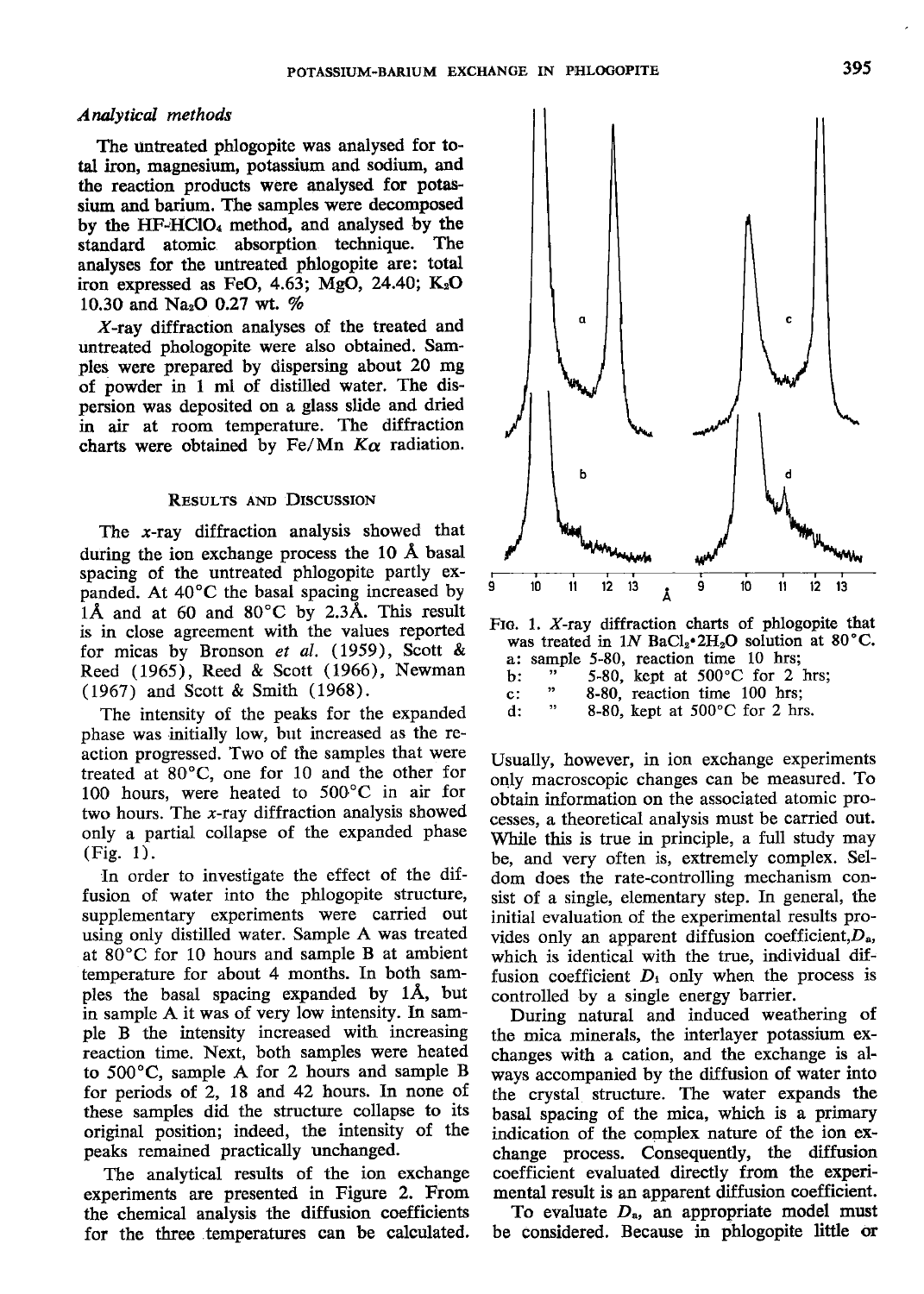

FIG. 2. Per cent of the total potassium extracted from phlogopite in  $1N$ BaCl<sub>2</sub>\*2H<sub>2</sub>O solutions at 40°, 60° and 80°C.

no diffusion takes place in the direction parallel to the  $c$  axis, the diffusion process is radially symmetrical (Mortland 1958, Reed & Scott 1962), and the appropriate diffusion equation is and the appropriate diffusion equation is (Crank  $1956$ :

$$
\frac{\partial C}{\partial t} = \frac{1}{r} \frac{\partial}{\partial r} \left( r D \frac{\partial C}{\partial r} \right) \tag{1}
$$

Where  $C =$  Ba concentration in the crystal,  $t =$  time, and  $r =$  radial coordinate. Initially the particles are free of solute, that is,

at  $t=0$  and  $0 < r < a$   $C=0$ ,

where  $a$  is the average particle radius. Since the initial solute concentration was high and the solution was well-stirred, the barium concentration at the surface of the particles remained constant.

Because concentration distribution in the individual mica particles cannot be measured, macroscopic or average concentraton changes were determined. The solution of Eq. (1) was then expressed as the ratio of the total amount of solute in the solid  $(M_t)$  at time t and at infinite time  $(M_{\infty})$ . Accordingly, (Crank 1956):

$$
\frac{M_{\rm t}}{M_{\infty}} = 1 - \sum_{n=1}^{\infty} \frac{4\alpha(1+\alpha)}{4+4\alpha+\alpha^2q_{\rm n}^2} \exp\left(-\frac{D_{\rm s}q_{\rm n}^2l}{a^2}\right) (2)
$$

where  $\alpha$  is the ratio of the amount of solute in the liquid and in the solid at infinite time and the  $q_n$ 's are the positive, non-zero roots of the Bessel function. Eq. (2) was derived for processes in which diffusion is controlled by a

single energy barrier and the activation energy is independent of the concentration. Under these conditions  $D_a$  is independent of time.

The theoretical time dependence of  $M_t$ , expressed by Eq. (2), was compared to the experimental results. In Table 1, the calculated apparent diffusion coefficients are given. The analysis showed that  $D_a$  is not constant but decreases with increasing time at each test temperature. This effect is possibly due either to the increase of water concentration, or to the Ba - K concentration change, or both.

When  $D_a$  is not independent of time, an approximate apparent activation energy,  $E_a$ , can

TABLE 1. APPARENT DIFFUSION COEFFICIENTS OF BARIUM IN PHLO-

| GOPLTE AT<br>$40^{\circ}$ C, $60^{\circ}$ C AND $80^{\circ}$ C |                                      |                                           |                                           |                                |                                                                                                                              |  |  |
|----------------------------------------------------------------|--------------------------------------|-------------------------------------------|-------------------------------------------|--------------------------------|------------------------------------------------------------------------------------------------------------------------------|--|--|
| Sample                                                         | $M_{+}$                              | $M_{\rm H}/M_{\rm m}$                     | $\frac{1}{2}$                             | tż                             | $D_{\alpha}$                                                                                                                 |  |  |
| Number                                                         | Ba, mg                               |                                           | $a^2$                                     | $(\sec)^{\frac{1}{2}}$         | $cm2sec-1$                                                                                                                   |  |  |
| 1-40<br>$2 - 40$<br>$3 - 40$<br>$4 - 40$<br>$5 - 40$           | 1.61<br>1.74<br>1:83<br>1.98<br>2.00 | 0.106<br>0.115<br>0.121<br>0.131<br>0.132 | 0.050<br>0.055<br>0.058<br>0.062<br>0.064 | 74<br>150<br>190<br>240<br>420 | $42.90 \times 10^{-14}$<br>$12.60 \times 10^{-14}$<br>8.76 x 10 <sup>-14</sup><br>$6.25 \times 10$<br>$2.19 \times 10^{-14}$ |  |  |
| $6 - 40$                                                       | 2.08                                 | 0.138                                     | 0.066                                     | 600                            | $1.14 \times 10^{-14}$                                                                                                       |  |  |
| $1 - 60$                                                       | 2.43                                 | 0.161                                     | 0.076                                     | 74                             | $99.20 \times 10^{-14}$                                                                                                      |  |  |
| $2 - 60$                                                       | 2.84                                 | 0.188                                     | 0.088                                     | 150                            | $32.37 \times 10^{-14}$                                                                                                      |  |  |
| $3 - 60$                                                       | 3.14                                 | 0.208                                     | 0.098                                     | 240                            | $15.68 \times 10^{-14}$                                                                                                      |  |  |
| 4-60                                                           | 3.47                                 | 0.230                                     | 0.110                                     | 420                            | $6.45 \times 10^{-14}$                                                                                                       |  |  |
| 5-60                                                           | 3.58                                 | 0.237                                     | 0.113                                     | 600                            | $3.35 \times 10^{-14}$                                                                                                       |  |  |
| 1-80                                                           | 3.29                                 | 0.218                                     | 0.103                                     | 42                             | $56.60 \times 10^{-13}$                                                                                                      |  |  |
| $2 - 80$                                                       | 3.96                                 | 0.262                                     | 0.125                                     | 74                             | $26.83 \times 10^{-13}$                                                                                                      |  |  |
| $3 - 80$                                                       | 4.38                                 | 0.290                                     | 0.140                                     | 108                            | 15.80 x 10 <sup>-13</sup>                                                                                                    |  |  |
| $4 - 80$                                                       | 4.74                                 | 0.314                                     | 0.152                                     | 150                            | $9.66 \times 10^{-13}$                                                                                                       |  |  |
| $5 - 80$                                                       | 4.89                                 | 0.324                                     | 0.156                                     | 190                            | 6.34 x 10                                                                                                                    |  |  |
| $6 - 80$                                                       | 4.86                                 | 0.322                                     | 0.155                                     | 240                            | $3.92 \times 10^{-13}$                                                                                                       |  |  |
| $7 - 80$                                                       | 5.13                                 | 0.340                                     | 0.165                                     | 420                            | $1.45 \times 10^{-13}$                                                                                                       |  |  |
| $8 - 80$                                                       | 5.52                                 | 0.365                                     | 0.178                                     | 600                            | $0.83 \times 10^{-13}$                                                                                                       |  |  |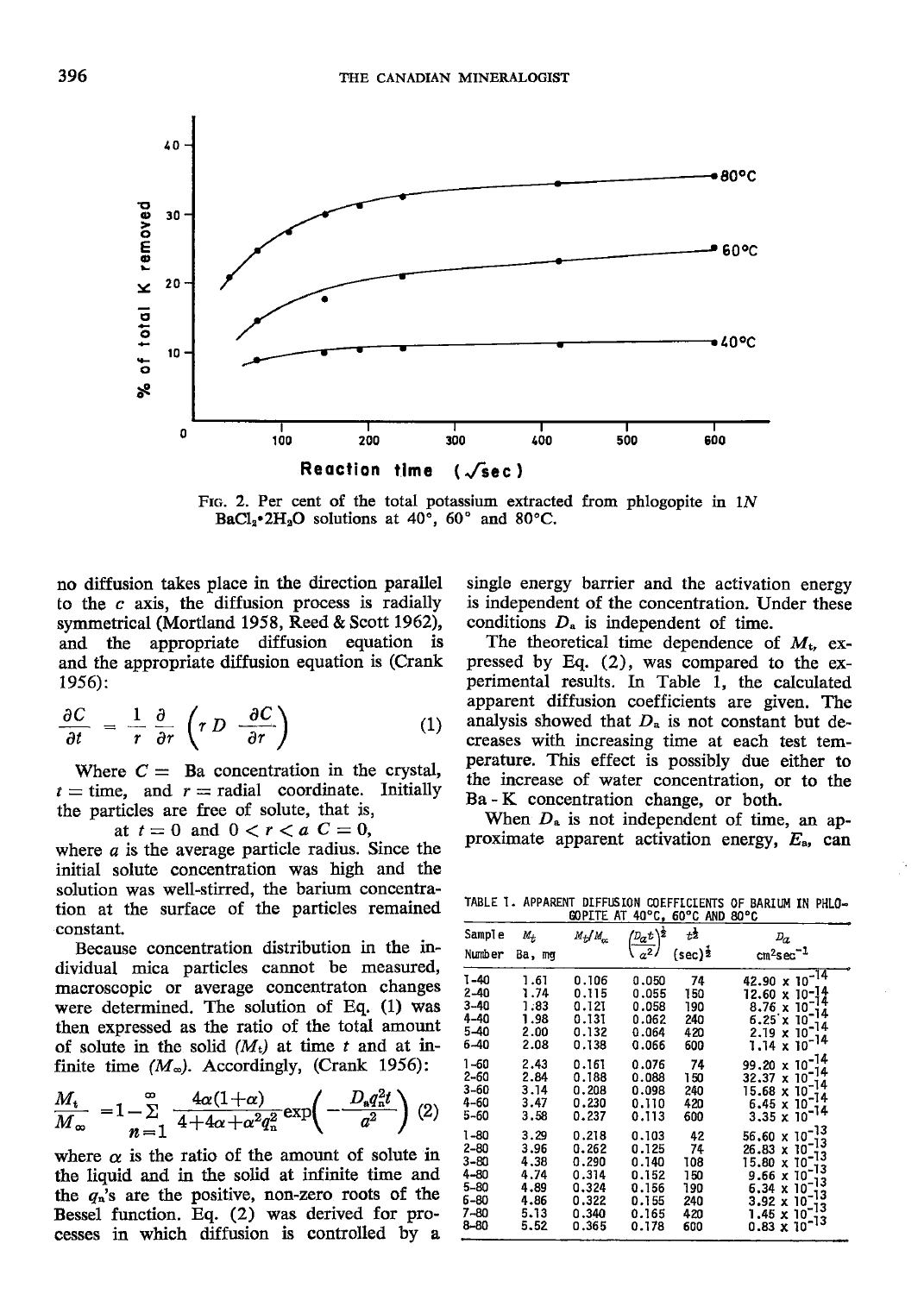be calculated directly from rate theory (Glasstone et al.  $1941$ :

$$
D_{\rm a} = \beta \lambda^2 \frac{kT}{h} \frac{Q^+}{Q} \exp \left(-\frac{\Delta E_{\rm a}}{RT}\right) (3) \quad \stackrel{\text{SU}}{C_2}
$$

where  $\beta$  = a geommetrical factor, usually  $0.1 < \beta < 1.$ 

- $\lambda$  = distance between two equilibrium positions.
- $kT/h$  = a frequency factor with  $k$  = Boltzmann constant,  $h =$  Planck constant and  $T$  in  $\mathrm{K}$ .
- $Q^+/Q =$  partition function ratio  $\sim 1$ .

From the diffusion coefficients, an average apparent activation energy was calculated, using Eq. (3). The value of  $\Delta E_a$  was found to be  $\sim$ 16,000 cal mole<sup>-1</sup> with a scatter of  $\sim$ 1,700 cal mole<sup>-1</sup>. Raussell-Colom et al.  $(1965)$  found  $\Delta E_a$  to be about 11.0 kcal mole<sup>-1</sup> for the K-Ba exchange in phlogopite and biotite, somewhat less than the value reported here.

These activation energies may be compared with others for the diffusion of various ions in various minerals. For example, the diffusion of argon in phlogopite gave  $\Delta E_a=28.0$  kcal mole<sup>-1</sup> (Evernden et al. 1960). Beattie & Dyer (1957) calculated 16.3 kcal mole<sup>-1</sup> from diffusion experiments of sodium in analcime. In ultramarine, the apparent activation energy ranges from  $16.1$  to  $27.0$  kcal mole<sup>-1</sup>, depending on the cation exchange pairs (Barrer & Raitt 1954). The self-diffusion of water in zeolites gave  $\Delta E_a$  between 8.1 and 11.0 kcal mole-l (Barrer & Fender 1961).

#### **CONCLUSION**

The diffusion of ions and molecules in minerals is evidently an important part of many mineral-forming reactions that take place within rocks (e.9. exsolution, homogenization of zoned crystals, hydrothermal alteration), and it plays an important role in rock weathering and the formation of soils as well. More data are needed on the capacity various minerals have for exchanging different ions in different structural sites, at various temperatures, for these data would contribute to a better understanding of the chemical reactions that take place in earth materials.

## **ACKNOWLEDGEMENTS**

The author wishes to thank Drs. H. Kodama, Soil Research Institute of the Department of Agriculture, and R. Kretz, D. D. Hogarth and D. Cronan of the University of Ottawa for their advice and helpful suggestions. This work was supported by the National Research Council of Canada, through a Grant awarded to R. Kretz.

#### **REFERENCES**

- BARRER, R. M. & FENDER, B. E. F. (1961): The diffusion and sorption of water in zeolites - II. Intrinsic self-diffusion. J. Phys. Chem. Solids
- 21, 12-24.<br><u>----------</u> & RAITT, J. S. (1954): Ion exchange in ultramarine. J. Chem. Soc. 4641-4651.
- BARSHAD, I. (1954): Ion exchange in micaceous minerals: II. Replaceability of ammonium and potassium from vermiculite, biotite and montmorillonite. Soil Sci. 78, 57-76.
- BEATTIE, I. R. & DYER, A. (1957): The diffusion of Na in analcite as a function of water content. Trans. Faraday Soc. 53, 6I-66.
- BRONSON, R. D., SPAIN, J. M. & WHITE, J. L. (1959): Potassium-depleted muscovite: Part I. Preparation using filtration process for treatment with molten lithium nitrate. Proc. 8th Nat. Conf. Clays Clay Minerals 39-43.
- CRANK, J. (1956): The Mathematics of Diffusion. Clarendon Press, Oxford.
- DEMUMBRUM, L. E. (1959): Exchangeable potassium in vermiculite and K-depleted micas' and implications relative to potassium levels in soil. Soil Sci. Soc. Amer. Proc. 23, 192-194.
- EVERNDEN, J. F., CURTIS, G. H., KISTLER, R. W. & Onneoovrcn, J. (1960): Argon diffusion in glauconite, microcline, sanidine, leucite and phlogopite. Amer. J. Sci. 258, 583-604.
- GLASSTONE, S., LAIDLER, K. J. & EYRING, H. (1941): The Theory of Rate Processes. Mc' Graw-Hill, New York.
- LE ROUX, J. & RICH, C. I. (1969): Ion selectivity of micas as influenced by degree of potassium depletion. Soil Sci. Soc. Amer. Proc. 33, 684-690.
- MoRTLAND, M. M. (1958): Kinetics of potassium release from biotite. Soil Sci. Soc, Amer. Proc. 22, 503-508.
- NEWMAN, A. C. D. (1967): Changes in phlogopites during their artificial alteration. Clay Minerals 7, 215-227.
- & BROWN, G. (1966): Chemical changes during the alteration of micas. Clay Minerals 6, 297-310.
- RAUSSELL-COLOM, J. A., SWEATMAN, T. R., WELLS, C. B. & NORRISH, K. (1965): Studies in the artificial weathering of mica. In Experimental Pedology, E. G. Hallsworth & D. V. Crawford, Eds. Butterworths, London, 40-72.
- REED, M. G. & SCOTT, A. D. (1962): Kinetics of potassium release from biotite and muscovite in sodium tetraphenylboron solutions. Soil Sci. Soc. Amer. Proc. 26, 437-440.
- & (1966): Chemical extraction of potassium from soils and micaceous minerals with solutions containing sodium te-